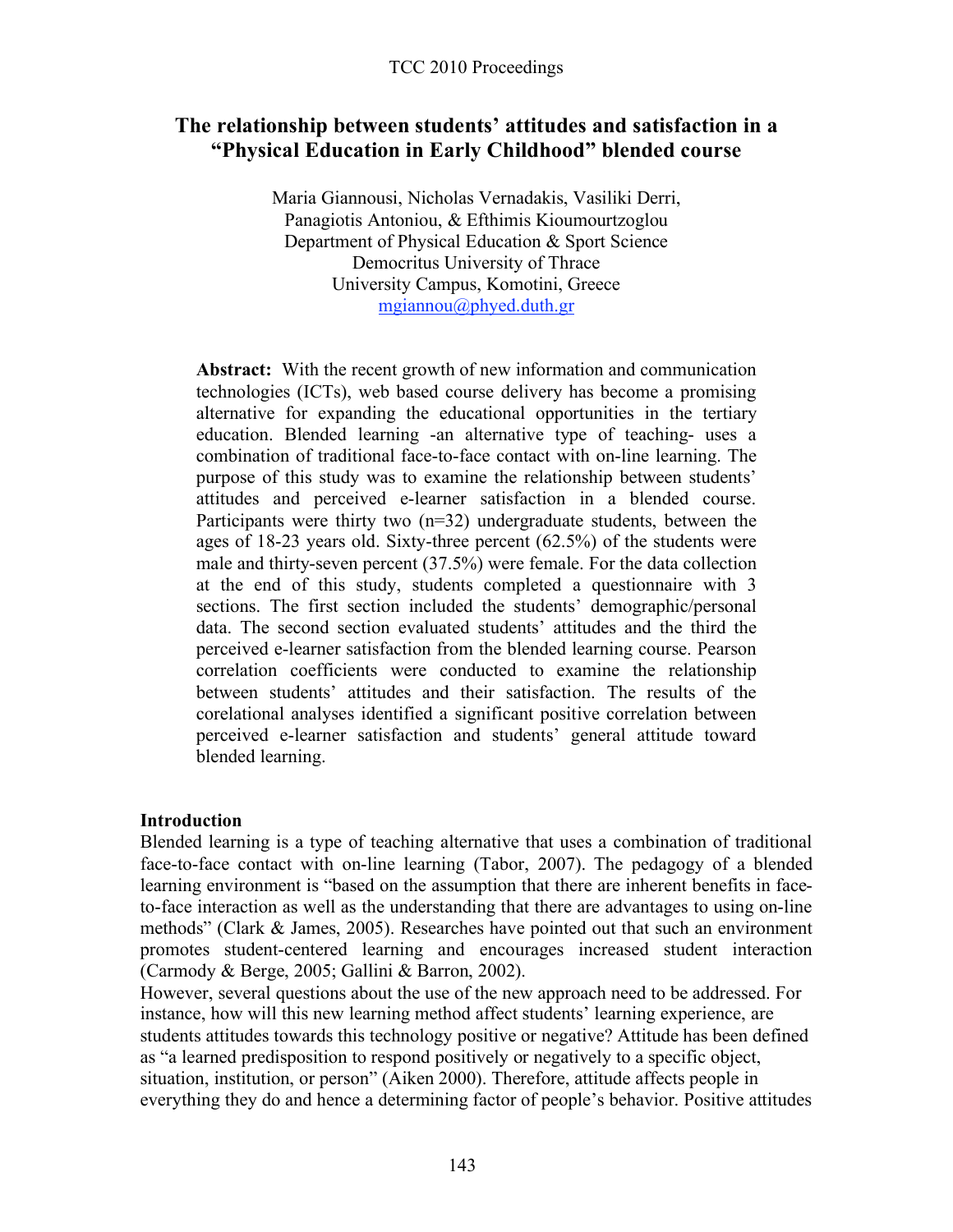about distance learning courses may lead to an increased engagement in the course, which in turn may cause better outcomes (Pan, Gunter, Sivo, & Cornall, 2005). Therefore students' attitudes toward blended instruction may affect their motivation and interest in learning.

Satisfaction is ''the pleasure or contentment that one person feels when she/he does something or gets something that she/he wanted or needed to do or get'' (Collins Cobuild English Dictionary, 1999). Although students' satisfaction is not necessarily correlated with achievement (Moore & Kearsley, 2005), satisfaction seemed to be a very important component for the successful completion of the course (Chang & Fisher, 2003). While a number of advantages have been recognized in employing blended learning, insufficient learning satisfaction appeared to be an obstacle to the successful adoption of blended courses (So 2006). Students' satisfaction, attitudes and expectations, play an important role in evaluating the effectiveness of the educational process in a blended learning environment (Akkoyunlu & Yılmaz-Soylu, 2008).

The purpose of this study was to examine the relationship between students' attitudes and perceived e-learner satisfaction in a "Physical Education in Early Childhood" blended course.

## **Methods**

### *Participants*

Study participants consisted of 32 undergraduate students enrolled in the "Physical Education in Early Childhood" course in the Department of Physical Education and Sport Science at the Democritus University of Thrace. Twenty of the participants were male and twelve were female. The participants ranged in age from 18 to 23 years old. The convenience sample of participants was entered into the study through their voluntary participation.

## *The blended course*

The online component was delivered using the asynchronous course management system (e-Class). E-Class included course description, course schedule, documents (course content), announcements, forums, links and student papers. The ''Physical Education in Early Childhood" course was designed and developed as a blended learning course for the purpose of this study. The course duration was 13 weeks, and the students met for a 90-minute lecture with the instructor six times, every second week. The blended learning course required self-paced learning time since the course content was online, resulting in a major reduction in classroom lecture time. Students were expected to log onto the course individually from home, work or a University computing cluster, whichever was most convenient, and read that week's course material, download resources (such as lecture transcripts and journal papers), and follow instructions to complete tasks. Assignments emphasized practical application and authentic tasks all complemented with textbook readings. Weekly quizzes and self-evaluation questions were given online. Also students participated in weekly discussions using an online forum..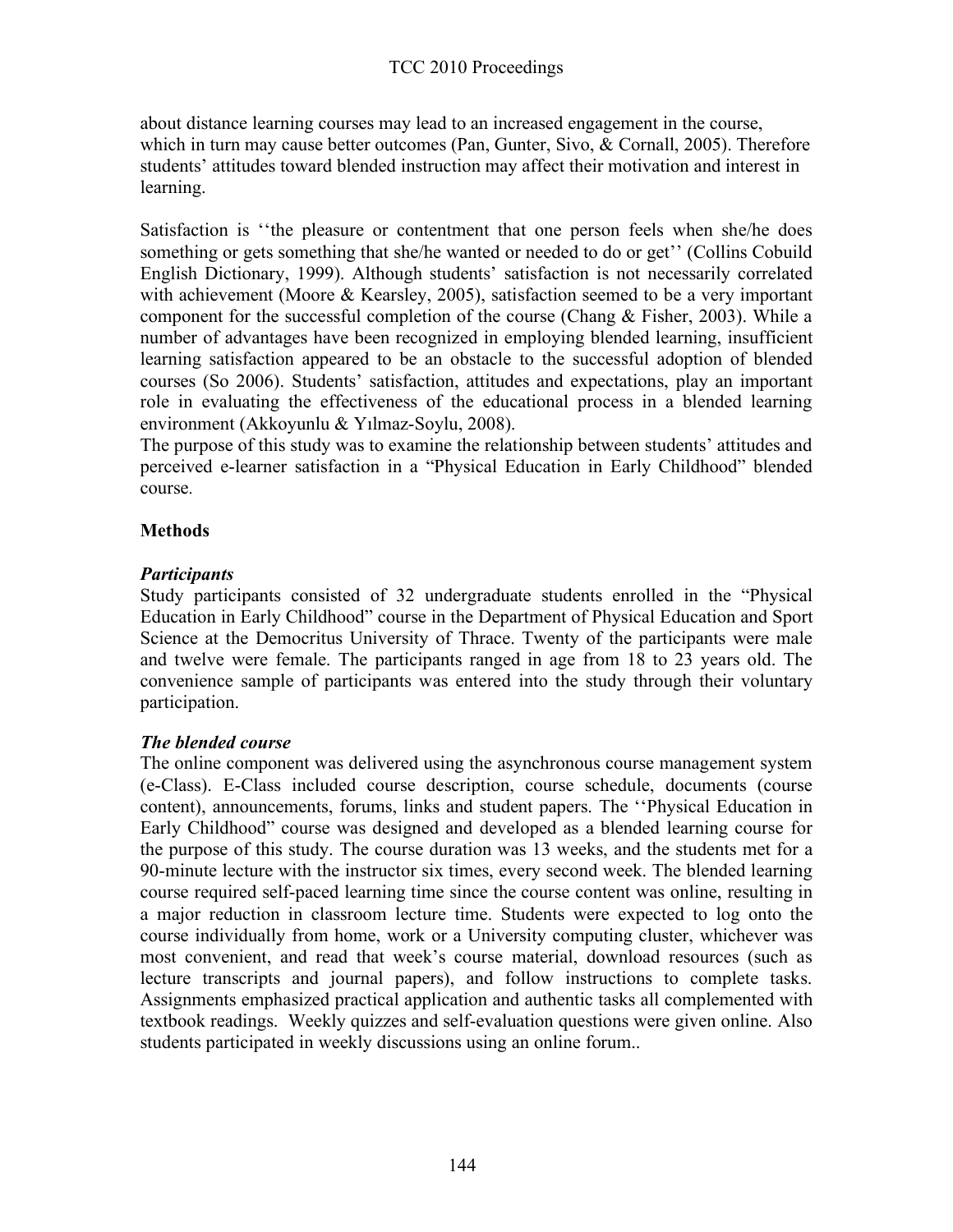### TCC 2010 Proceedings

#### *Data collection instrument*

For the data collection at the end of this study, students completed a questionnaire with 3 sections. The first section included students' demographic/personal data. Demographic information was collected to obtain descriptive characteristics for the students. The second section evaluated students' attitudes towards the blended learning course.

In the second section, three dimensions were used to assess the students' attitudes (Giannousi, Vernadakis, Antoniou, Derri, & Kioumourtzoglou, 2008). The first dimension "General attitude" consisted of 7 five point-likert questions such as: Blended courses are better for learning than classroom based courses. The second dimension "User control" consisted of 4 five point-likert questions such as: Blended courses allow students to learn at their own pace more than classroom based courses. The third dimension "Interaction" consisted of 8 five point-likert questions such as: Class discussion in blended courses is of better quality than class discussion in classroom based courses.

The third section evaluated students' satisfaction with the blended learning course. The satisfaction form that measured perceived e-learner satisfaction had 7 five point-likert type items which were adapted from Arbaugh (2000), such as: I was very satisfied with the course, I feel that this course served my needs well, I was very disappointed with the way this course worked out (R). The scale focused on students' satisfaction with the course, their perception of its quality, and their likelihood of taking future courses with blended instruction. In the second and third section of the scale there were positive and negative statements. The positive items were coded from 5 (strongly agree) to 1 (strongly disagree), and the negative items were coded from 1 (strongly agree) to 5 (strongly disagree) for each statement.

### *Reliability*

The alpha reliability coefficient of the satisfaction scale was .77 indicating that the instrument was reliable. Also the alpha reliability coefficients for the attitude scale were .75 for the first factor "general attitude" .70 for the second one "user control" and .80 for the third factor "interaction", indicating that the instrument was reliable.

### **Results**

### *Demographics*

A total of 20 (62.5%) of the students were male and 12 were female (37.5%). Overall 5 (15.6%) students reported their age as being 19 years old, 17 (53.1) were between 20 years old and 10 (31.3) were between 21 and 23 years old.

The percentages of students' use of the asynchronous course management system (e-Class) are displayed in figure 1.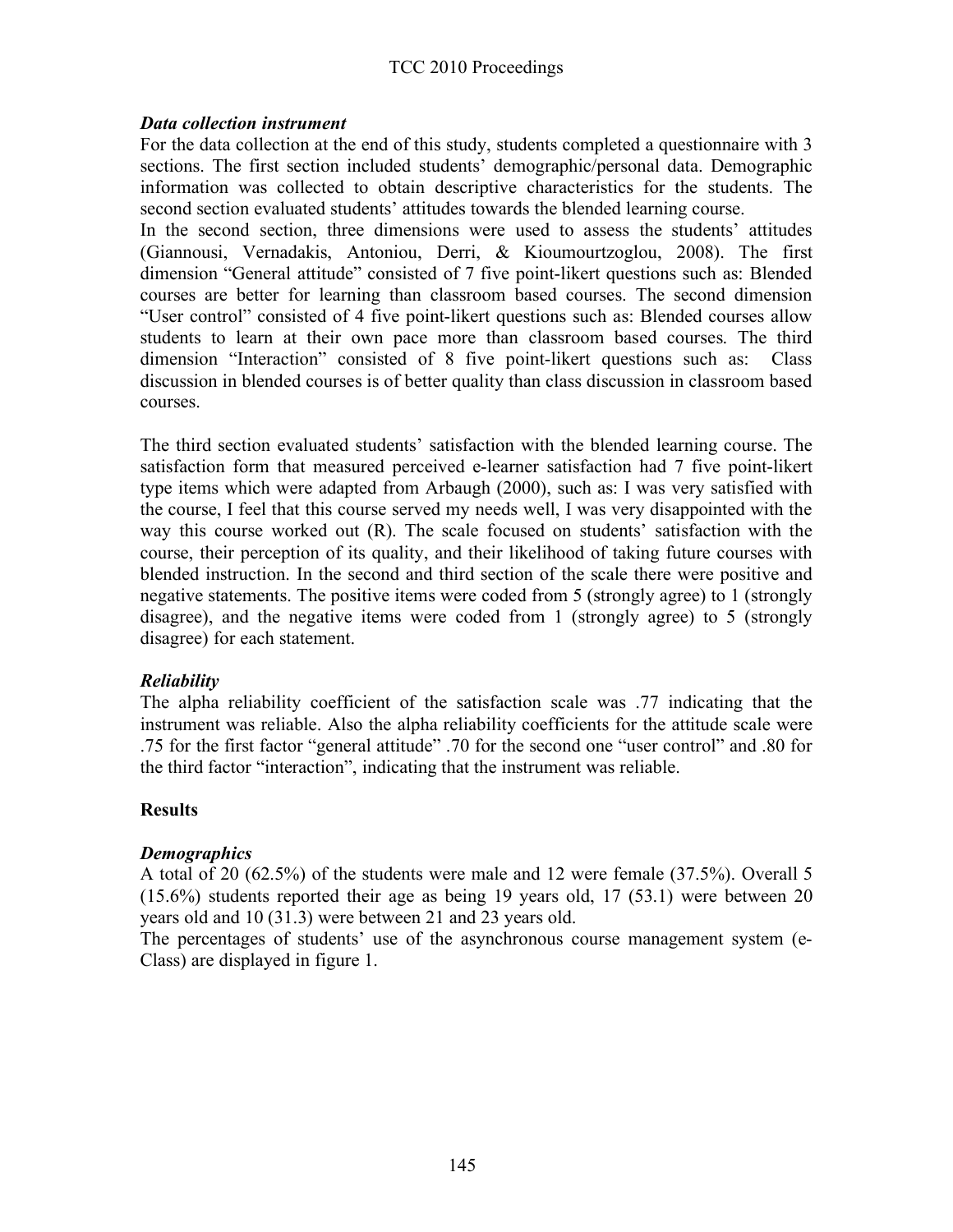

**Figure 1.** Percentages of participants' use of e-class.

Student's responses to the question "
"Which teaching approach would you prefer to use?" indicated that 56.3% would choose the blended format again while the 25% preferred an online approach. Only the 18.8% of the students had chosen the traditional method.

### *Relationship between Students' attitudes and perceived e-learner satisfaction toward blended learning*

The relationship between students' attitudes and perceived e-learner satisfaction, was investigated using Pearson correlation coefficient. Preliminary analyses were performed to ensure no violation of the assumptions of normality, linearity and homoscedasticity. The results of the correlational analyses presented in table 1, have shown that 4 out of the 6 correlations were statistically significant and were greater than or equal to .430. The correlation of students satisfaction with the third dimension of the attitude questionnaire was positive significant. These finding suggest that the higher the general attitude toward blended learning, the higher the satisfaction.

Means and standard deviations of students' attitudes and satisfaction are presented in table 2. There were no significant differences in satisfaction between male and female students.

|                           | Satisfaction | General<br>attitude | User control |
|---------------------------|--------------|---------------------|--------------|
| General attitude $.773**$ |              |                     |              |
| User control              | .131         | $.430*$             |              |
| Interaction               | .275         | $.549**$            | 735**        |
| **p < 0.01                |              |                     |              |
| $*_{p}$ < 0.05            |              |                     |              |

**Table 1.** Correlations among the three dimensions of the students' attitudes toward blended learning and students' satisfaction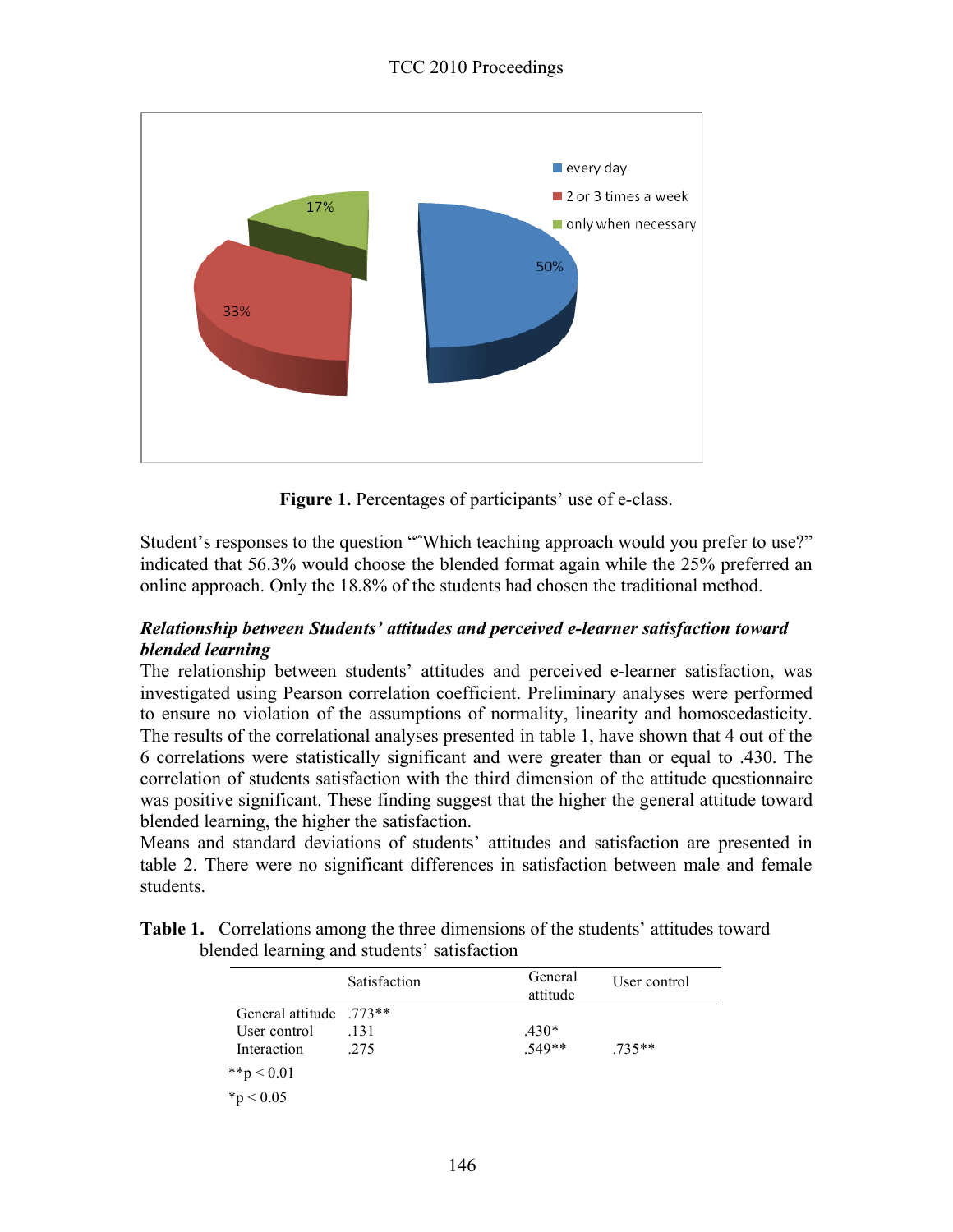|                  | N  | Average | <b>Standard</b><br><b>Deviation</b> |
|------------------|----|---------|-------------------------------------|
| General attitude | 32 | 3.54    | .59                                 |
| User control     | 32 | 3.51    | .45                                 |
| Interaction      | 32 | 2.83    | .57                                 |
| Satisfaction     | 32 | 3.76    | .58                                 |

**Table 2.** Means and standard deviations of students' attitudes and satisfaction toward blended learning

#### **Discussion**

Blended learning has gained considerable popularity in tertiary education in recent years. Students' attitudes and satisfaction had been acknowledged as important factors in order to estimate the effectiveness of a blended learning course. The purpose of this study was to examine the relationship between students' attitudes and perceived e-learner satisfaction in a Physical Education in Early Childhood blended course.

Consistent with previous studies in the literature (Vignare & Starenko 2005; Oliver 2005), data analysis revealed that students seemed satisfied from the way the course's context was delivered to them. Satisfaction is an important component for the effectiveness of the course, since satisfied students learned more easily, were less likely to drop out of class for non-academic reasons, were more likely to take additional distance courses, and to recommend the course to others (Biner, Dean, & Mellinger, 1994). After attending the blended course, the 56% of the students expressed their preference to the blended method. Such findings corresponded to previous studies (Arbaugh, 2000), which indicated that simply asking students whether they would enroll in another distance education course could determine students' satisfaction with the course they are attending at the time. An explanation for the 25% of the students, who preferred to attend an online course in the future, could be that the students had no prior experience of online courses and since they were satisfied with the blended format they thought that they could save the time of attending classroom lectures and still have the same learning results as in the blended course. Furthermore some students (19%) expressed their preference to the traditional model. Probably because they were not familiar neither with the online learning management system nor with the self-paced learning, that the blended format required. Gender didn't appear to have any affect to students' satisfaction in contrast with other studies where females reported significantly higher levels of satisfaction with learning (Stokes, 2003).

Students also seemed to have quite positive attitudes toward the blended course, except from the interaction dimension which was quite neutral. Results had also shown that there was a significant positive relationship between perceived e-learner satisfaction and general attitudes. In other words, positive attitudes may result to higher satisfaction from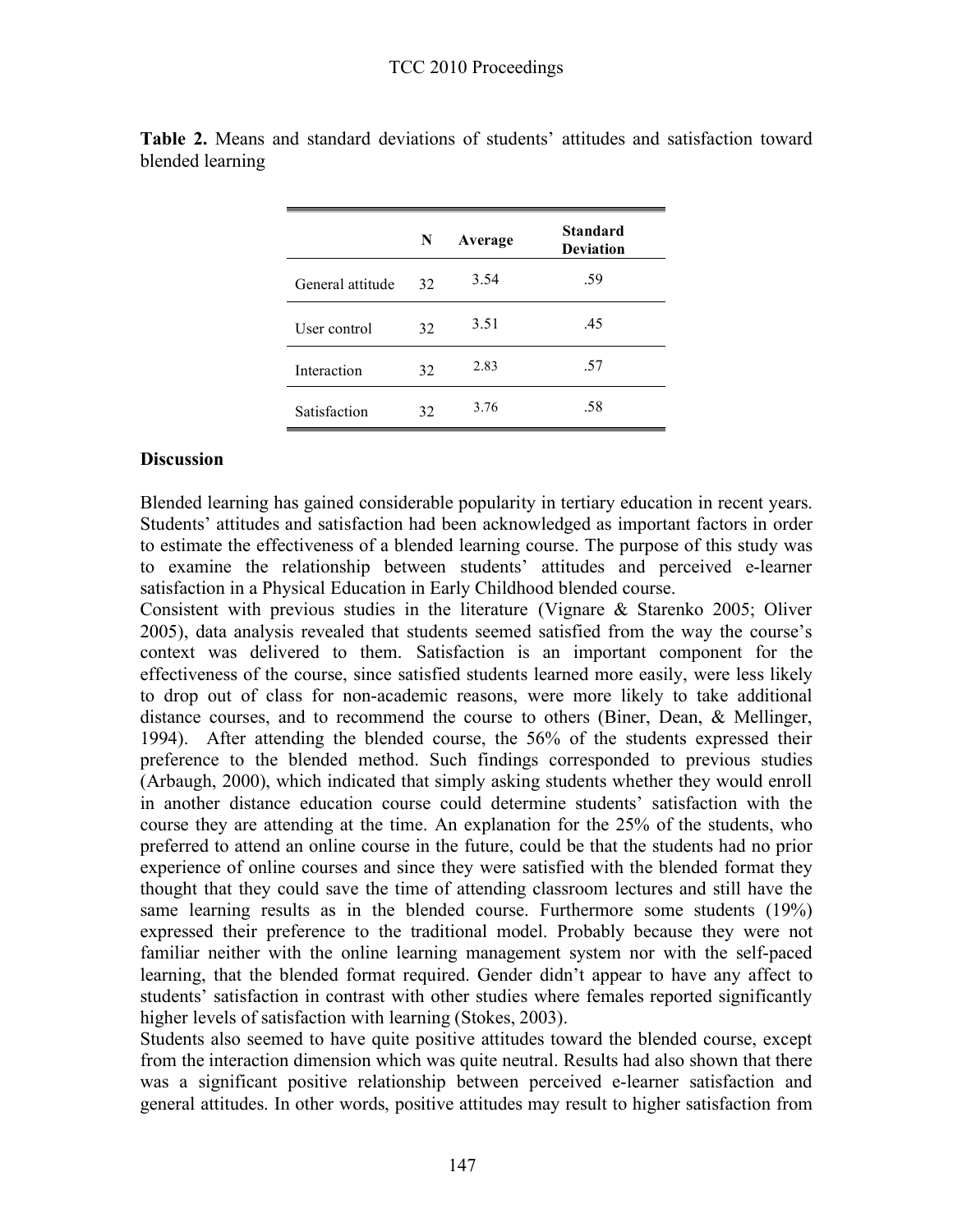the learning environment. Positive attitudes appeared to be the first step for the adaption of blended instruction, since they may lead to increased time engaged in the course (Pan et al, 2005).

Furthermore, blended learning environments cannot be effective and thrive without considering students' needs and preferences. Obtaining student feedback about the blended learning environment is crucial for the successful design and implementation of this environment. Considering the fact that institutions are becoming more accountable in their provision of courses it is vital that not only must learners be satisfied with the course they must also be motivated to continue with it.

#### **Conclusion**

This research represents an initial attempt to examine the relationship between students' attitudes and perceived e-learner satisfaction in a blended course format. In conclusion, positive attitude towards blended learning may lead to increased students' satisfaction from this learning environment. Moreover, with the help of technology, blended learning can be used as an alternative approach in teaching and learning in Tertiary Education, in order to motivate students. The explosion of blended learning in supporting learning has made it extremely significant to investigate the determinants crucial that would enable students to use the blended model and enhance their learning satisfaction. Comprehending the essentials of what determines student learning satisfaction can provide great management insights into developing effective strategies that will allow universities to create new opportunities for their students and instructors.

As the students' satisfaction affect their motivation to learn, it is important to continue investigating the relationship between students' attitudes and satisfaction. Future research could address the factors, which may influence students' attitudes and satisfaction toward blended learning environments.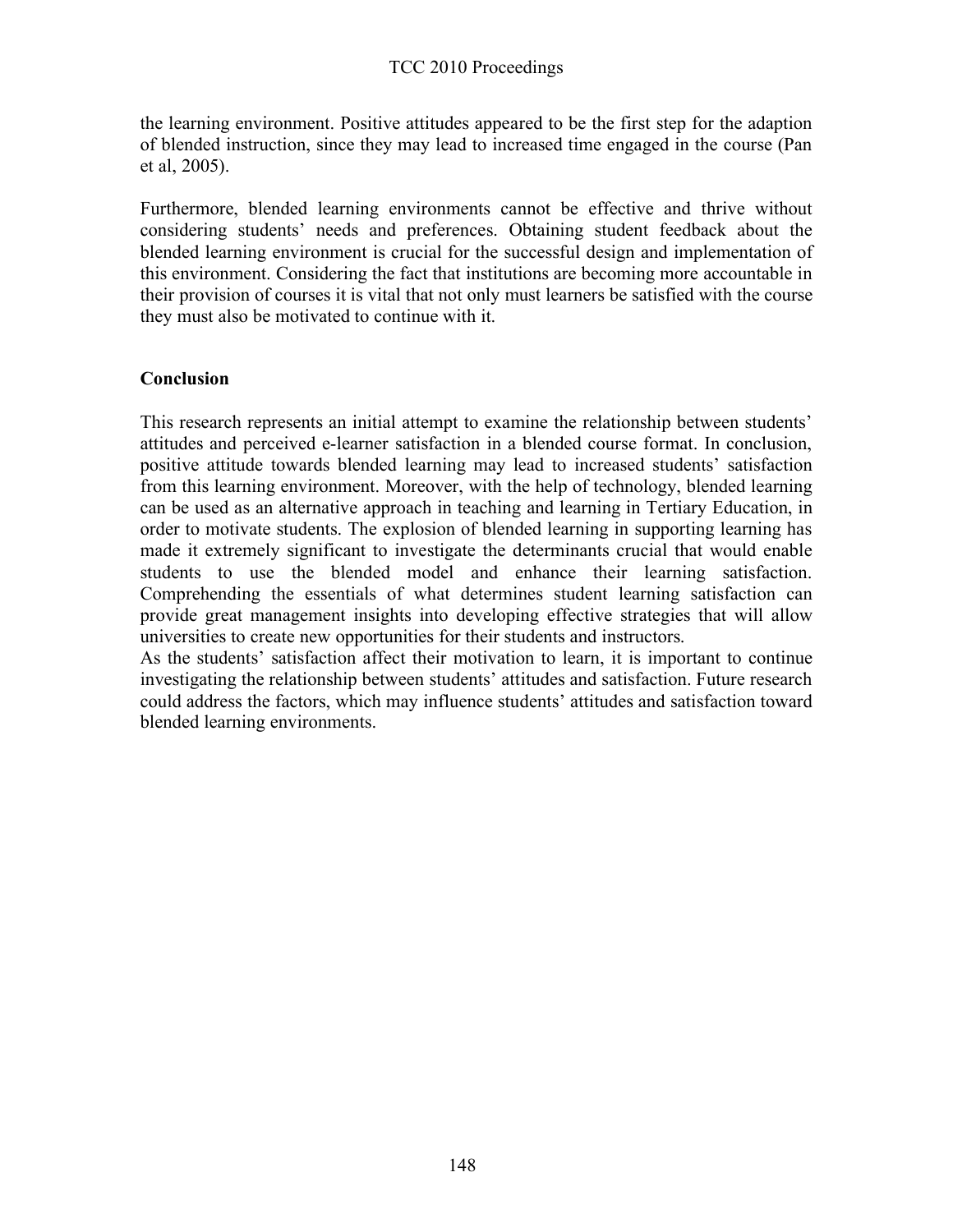#### **References**

- Aiken, R. L. (2000). *Psychological Testing and Assessment*, Tenth Edition. Allyn and Bacon, Boston.
- Akkoyunlu, B., & Yılmaz-Soylu, M. (2008). Development of a scale on learners' views on blended learning and its implementation process. *Internet and Higher Education*, 11, 26-32.
- Arbaugh, J.B. (2000). Virtual classroom characteristics and student satisfaction with Internet-based MBA courses. *Journal of management education*, 24(1), 32-54.
- Biner, P. M., Dean, R. S., & Mellinger, A. E. (1994). Factors underlying distance learner satisfaction with televised college-level courses. *The American Journal of Distance Education, 8*(1), 60-71.
- Carmody, K. & Berge, Z. (2005). Elemental analysis of the online learning experience. *Internationa Journal of Education and Development using Information and Communication Technology,* 1(3), 108-119.
- Chang, V., & Fisher, D. (2003). The validation and application of a new learning environment instrument for online learning in higher education. In M. S. Khine & D. Fisher (Eds.), *Technology-rich learning environments: A future perspective,* 1- 18, Singapore: World Scientific.
- Clark, I. & James, P. (2005). Blended learning: An approach to delivering science courses on-line. *Proceedings of the Blended Learning in Science Teaching and Learning Symposium*, 30 September 2005, The University of Sydney: UniServe Science, 19-24.

Collins Cobuild English Dictionary (1999). London, UK: HarperCollins Publishers.

- Gallini, J.K & Barron, D. (2002) Participants' perceptions of web-infused environments: A survey of teaching beliefs, learning approaches, and communication. *Journal of Research on Technology in Education*, 34(2), 139-156.
- Giannousi, M., Vernadakis, N., Antoniou, P., Derri, V., & Kioumourtzoglou, E. (2008). Attitudes of students of the Department of Physical Education and Sport Science of the Democritus University of Thrace toward web-based instruction. *Proceedings 16th International Congress of Physical Education and Sport, Komotini, Rodopi*, 16-18 May 2008, p. 17-24.
- Moore, M. G., & Kearsley, G. (2005). *Distance education: A systems view* (2nd ed.). Belmont, CA: Wadsworth.